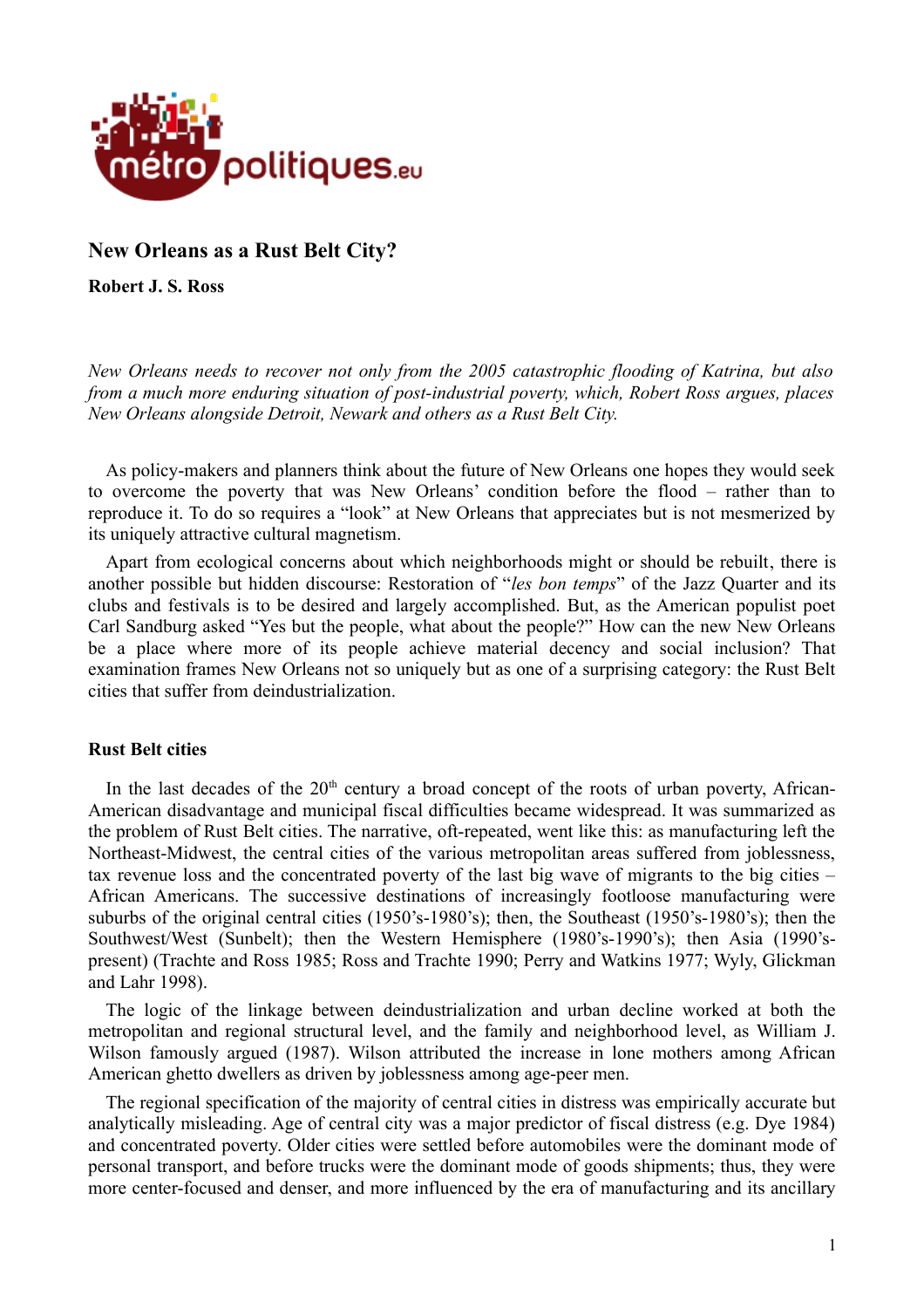industries as central city specialties. The boundaries of the suburbs of older cities were defined earlier, and the income gap between cities and their suburbs was greater (Brenner 2002). The Southeast industrialized in the Fifties and Sixties; the southwest and California grew explosively then and continued through the Seventies and Eighties. And so we have it: Rust Belt, central city decline, Northeast, Midwest – a symbolic package.

Now comes the "blue" light of the crime scene investigation that shows the stains not visible with ordinary bulbs. New Orleans is an "old" city and in many ways its population structure, physical form and economic base are similar to that of other old, Rust Belt Cities. Underneath (or actually alongside) America's most sentimentally honored jazz district is a city not entirely unlike the home of America's greatest soul recording label: Detroit's Motown.

#### **The deindustrialization of New Orleans**

New Orleans' story is much the same as the other older cities which grew under the industrial regime of the 19<sup>th</sup> century. Detroit, like Gary, Indiana (steel), Toledo (glass), or Newark (leather, metal works, plastics) suffered manufacturing job loss, massive population transition, and now concentrated poverty. Before the Flood, New Orleans had lost primacy in two infrastructural industries: shipping and oil supply. Originally founded from 1718 as a Mississippi River port, New Orleans thrived on the continent's need to move the Mississippi River watershed's mid-continent grain outwards, and to bring manufactured, and, today, steel and primary imports inwards. It still does so. But, averaging 11.2 million tons annually, the Port of New Orleans (Port of New Orleans 2005) was superseded by the Port of Southern Louisiana (POSL), through which 258 million tons passed in 2004 (POSL 2004). Likewise, support activity for the oil drilling industry of the Gulf of Mexico has been Houston's prize (about 38,000 jobs in 2004), not New Orleans' (3,700) – even though the Port of New Orleans claimed that 7 of 8 Gulf rigs are in Louisiana territory (U.S. Department of Labor, Bureau of Labor Statistics 2005).<sup>[1](#page-1-0)</sup>

Even more provocative is the idea of a literal Rust Belt New Orleans. In 1969, 18 out of a hundred New Orleans metropolitan area private sector jobs were in manufacturing – 15 % of total jobs (U.S. Bureau of the Census 1970). By 2004 the manufacturing share in New Orleans private sector employment had declined by more than half (to 7.6 %) of private sector jobs. New Orleans began with a lower level of manufacturing intensity than Toledo or Detroit, but its rate of loss was about the same. And the costs of the trade-off in economic structure were also high. In 2003 the average manufacturing job in New Orleans paid \$43,000 annually (less for hourly employees). By contrast the burgeoning "accommodation and food services" sector which includes the hospitality industry and the smaller "arts and entertainment" subsector, and counted for 16 % of employees and paid but an average of \$16,000. If New Orleans had retained its manufacturing jobs, its labor force would have earned \$571 million more in 2003: that's a lot of car. Did the poet Robert Frost say it? "Jazz is nice, but won't suffice?"<sup>[2](#page-1-1)</sup>

<span id="page-1-1"></span>2 Apologies to literary experts: the literal Frost reference (*Fire and Ice*) is:

Some say the world will end in fire Some say in ice. From what I've tasted of desire I hold with those who favor fire. But if it had to perish twice, I think I know enough of hate To say that for destruction ice Is also great And would suffice.

<span id="page-1-0"></span><sup>1</sup> If not otherwise referenced, all statistics are from the U.S. Census American Factfinder and the Bureau of Labor **Statistics**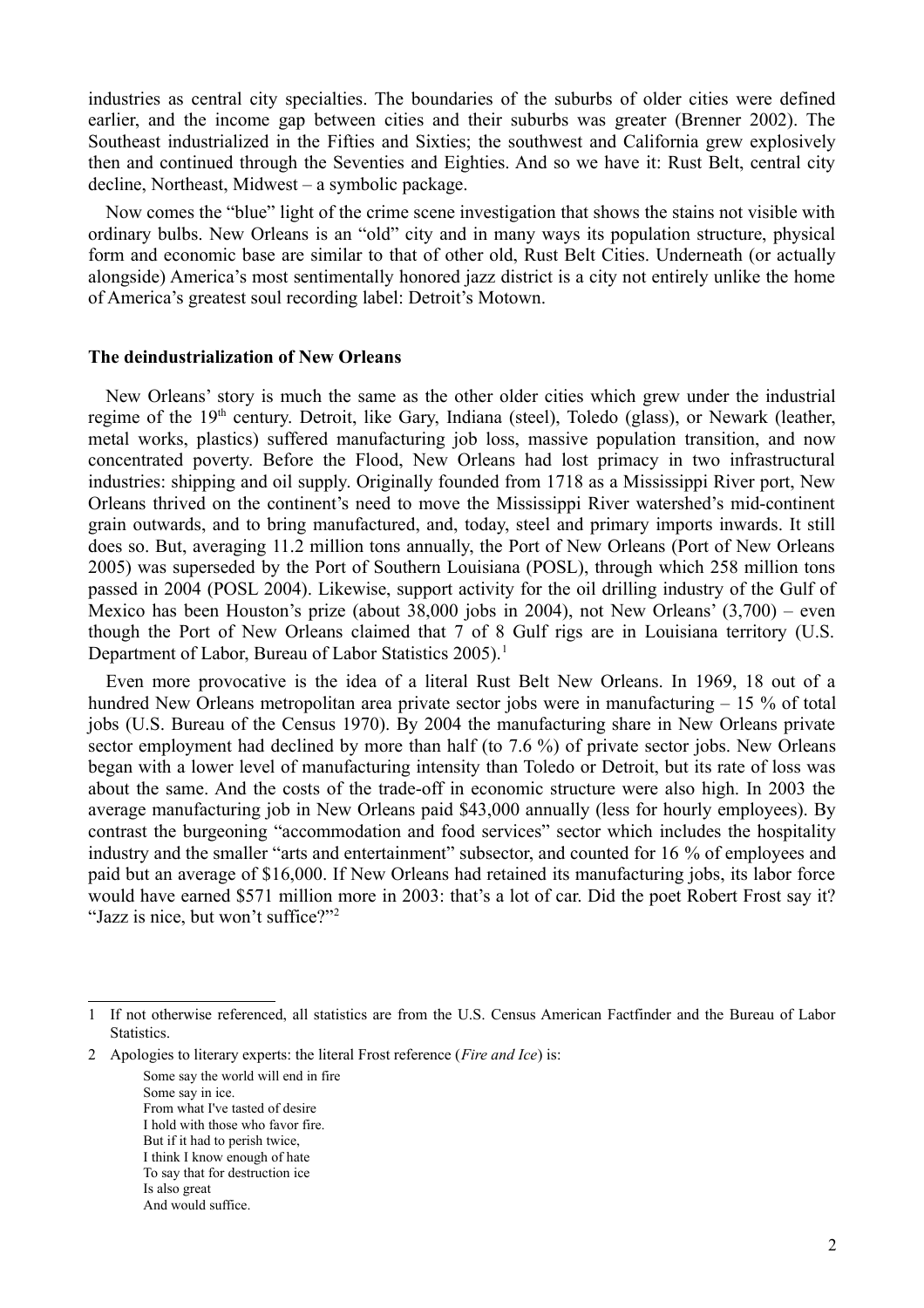## **Urban decline and poverty**

With an aged infrastructure, and having suffered relative losses in three higher paying sectors – manufacturing, transportation and utilities, and oil industry support – *New Orleans was a crisis before the crisis.* So now it is a cultural symbol larger than its own history: say "New Orleans." mean "urban poverty." Yet, restoration of the *status quo ante* (flood) is the equivalent of saying: give us tourists back our pleasures, the heck with the residents.

As in Detroit and Gary and Newark, African-Americans in New Orleans arrived as surplus laborers from southern agriculture and were then made surplus again by deindustrialization, and now are resident in places where jobs are not being located nor easy to access. They were a majority in New Orleans – 61 % of its residents are black (down from  $2/3$  pre-Katrina), as compared to 75 % of Detroit, 79 % of Gary, 58 % of Newark.

Just like these other cities was New Orleans' pre-Katrina poverty rate; Newark, 28 %, Detroit 23 %, Gary (in 2000) 26 %, New Orleans 23 %. All of these older central cities have poverty rates at least twice that of the nation as a whole  $-13\%$  in 2004. By 2009, with the scars of the Great Recession: U.S., 14.3 %; New Orleans 23.8 %; Newark, 23.9 %; Detroit, 36.4 % ; Gary, 32.6 %.

New Orleans exhibits, too, the dense population distribution of its old-city Rust Belt companions, rather than the pattern of the new city Sun Belt towns to which it is in closer proximity. With high density, Black and poor neighborhoods just North of the French Quarter and in the Ninth Ward to its east, the Big Easy ain't so easy to leave. Fifty-one thousand New Orleans city households (27 %) and seventy seven thousand metropolitan area households (15 %) lacked cars as the emergency preparations took climactic form. Nationwide the fraction was only 10 % of households who lacked cars. By 2009, with selective return of households, 18 % of city households had no cars. Nationally this was 9 %.

#### **The false promises of the hospitality industry**

The neglect of the Crescent City's Black and poor residents has become a *Topic*. That neglect is part of a larger reality. Drastic inequality creates such differences in social milieus that the more than equal may come to regard the less than equal as an alien or even forgotten part of the social fabric. They are *Not Us.* New Orleans suffered the inequalities of class as intensely as did many other places, where segregation by race and income across city lines was more sharply drawn among the older cities than the more sprawling new ones. The existence of a large and well-off Black professional and governing elite did not make New Orleans' poor folk less poor. Segregation in New Orleans was and is high – but not among the highest of U.S. big cities.

Dixieland music is fine and New Orleans' tolerance is justly famous. But deep poverty and segregation put New Orleans in a bad Olympics competition of deprivation. Its murder and violent crime rates, along with its Rust Belt fellow travelers was many times (three or four times) higher than the US average; fear and anxiety were not born in New Orleans in September of 2005.

And now the crux of the matter for planning and policy: recruitment of the hospitality industry (including hotels, restaurants, entertainments venues and casinos) while often touted as revival strategy for Rust Belt cities does not solve the problems of poverty and isolation without other industries and interventions. The French Quarter has come back: it is a marvel and a joy. And even after the slightly selective return migration, the poverty rate is about the same as it was.<sup>[3](#page-2-0)</sup>

<span id="page-2-0"></span><sup>3</sup> One might argue that given the Great Recession and the horrible increases in poverty among New Orleans' Rust Belt peers (reported above) that the Crescent City did not sink as low as the others. Two notes about that: a) taking pride in 29 % poverty (measured by the US inadequate standard of decency) is paradoxical at best, shameful otherwise; b) New Orleans population in 2009 was 355,000; in 2000 it was 485,000. It is not adventurous to propose that among a substantial fraction of the 130,000 diasporic persons were New Orleans' poorest residents.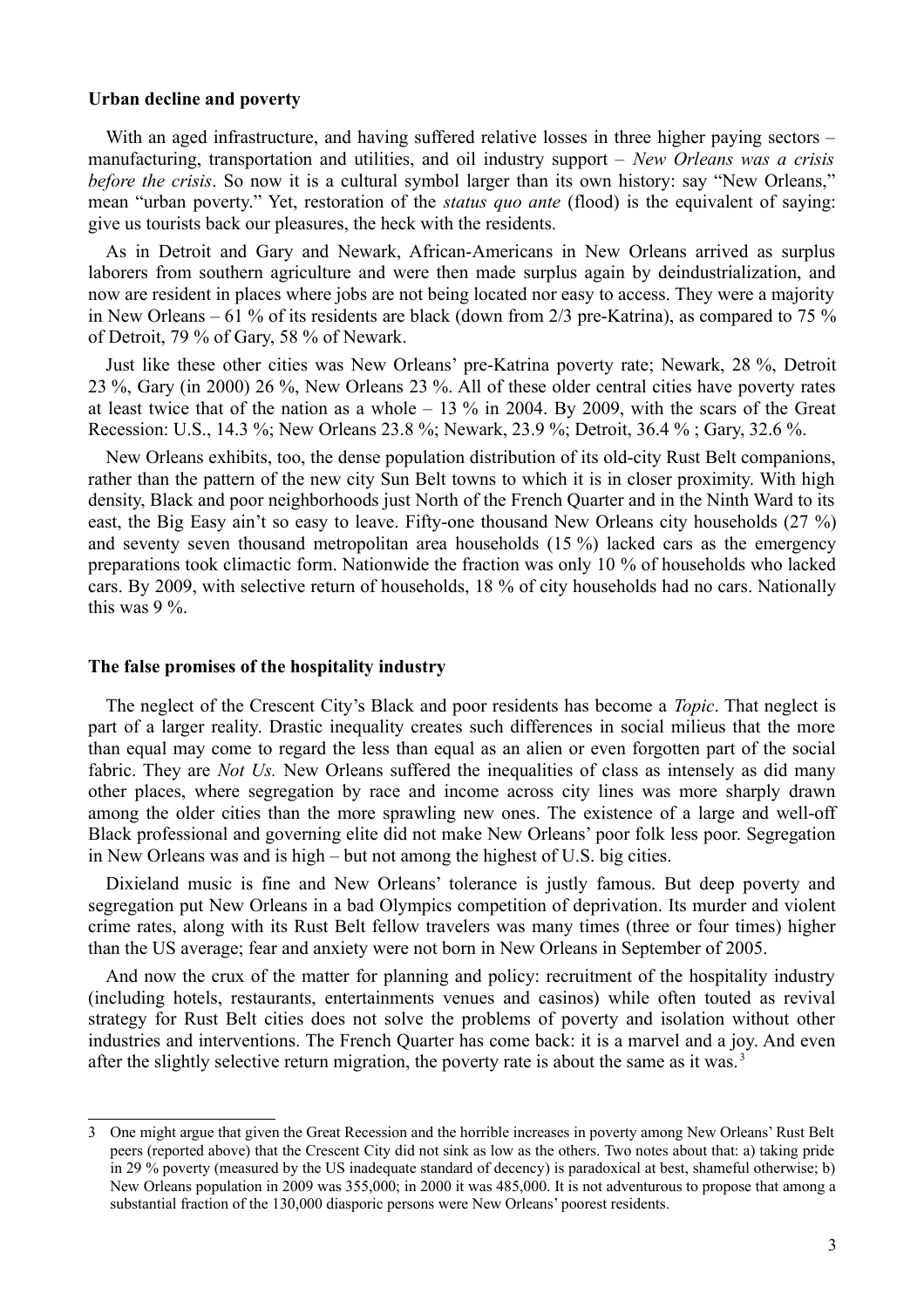The *city as theme park* is good for the visitors and the managers: but the only place in the country that a hotel room attendant (housekeeper/chambermaid) can send her child to college is Las Vegas – and that's because it is a union town (Meyerson 2004; Flanders 2004). Urban planners and economic development gurus take note; most everywhere else in the US that casinos have promised urban uplift the poor have stayed poor.

Call for Marat, we can get a jazz parade to escort him into town.<sup>[4](#page-3-0)</sup>

### **References**

- Brenner, Neil. 2002. "Decoding the Newest "Metropolitan Regionalism" in the USA: A Critical Overview," *Cities*, Vol. 19, No. 1, pp. 3–21.
- Dye, Thomas R. 1984. "Intergovernmental Dimensions of Urban Fiscal Stress," *Publius*. 14-2, p. 21-29. Stable URL: [http://www.jstor.org/stable/3330101.](http://www.jstor.org/stable/3330101)
- Flanders, Stephanie. 2004 (March 31). "Las Vegas workers hit pay jackpot." *BBC News.* Online at: [http://news.bbc.co.uk/2/hi/business/3561019.stm.](http://news.bbc.co.uk/2/hi/business/3561019.stm) Accessed: October 10, 2005.
- Meyerson, Harold. 2004. "Las Vegas as a Workers' Paradise," *The American Prospect*, 15-1. Online at: [http://www.prospect.org/print/V15/1/meyerson-h.html.](http://www.prospect.org/print/V15/1/meyerson-h.html) Accessed October 10, 2005.
- Perry, D.C. and Watkins, A. J. (eds). 1977. *The Rise of the Sunbelt Cities*, Beverly Hills: Sage.
- Port of New Orleans. 2005. "About the Port of New Orleans." Online at: [http://www.portno.com/facts.htm.](http://www.portno.com/facts.htm) last accessed on October 8, 2005.
- Port of Southern Louisiana. 2005 . *2004 Tonnage Report.* Online at: [http://www.portsl.com/pages/2004\\_PSL\\_Statistics\\_Report.pdf.](http://www.portsl.com/pages/2004_PSL_Statistics_Report.pdf) Accessed on October 8.
- Ross, Robert J.S. and Kent Trachte. 1990. *Global Capitalism: The New Leviathan,* SUNY Press.
- Trachte, Kent and Ross, Robert. 1985. "The crisis of Detroit and the emergence of global capitalism," *International Journal of Urban and Regional Research*, 9-2, p. 186–217.
- U.S. Bureau of the Census. 1970*. Statistical Abstract of the United States 1970*, Washington, D.C.: US GPO.
- U.S. Department of Labor, Bureau of Labor Statistics. 2005. *Current Employment Survey*. Extracted from [http://www.bls.gov/data/home.htm.](http://www.bls.gov/data/home.htm)
- William Julius Wilson. 1987. *The Truly Disadvantaged, The Inner City, the Underclass, and Poverty*, Chicago: University of Chicago Press.
- Wyly, Elvin K., Glickman Norman J. and Lahr, Michael L. 1998. "A Top 10 List of Things To Know About American Cities," *Cityscape: A Journal of Policy Development and Research*, vol. 3-3, p. 7-32.

**Robert J.S. Ross** is Professor and former Chair of the Department of Sociology at Clark University. He directs the International Studies Stream and is a senior member of the Urban Development and Social Change program. With Kent Trachte he is the co-author of *Global Capitalism: The New Leviathan* and is the author of *Slaves to Fashion: Poverty and abuse in the new sweatshops.* He acts as a formal and informal adviser to numerous labor rights organizations.

<span id="page-3-0"></span>4 Peter Weiss, from the play/musical *Marat/Sade*: Homage to [Jean-Paul] Marat:

Marat we're poor And the poor stay poor Marat don't make Us wait anymore We want our rights and we don't care how We want our revolution…Now